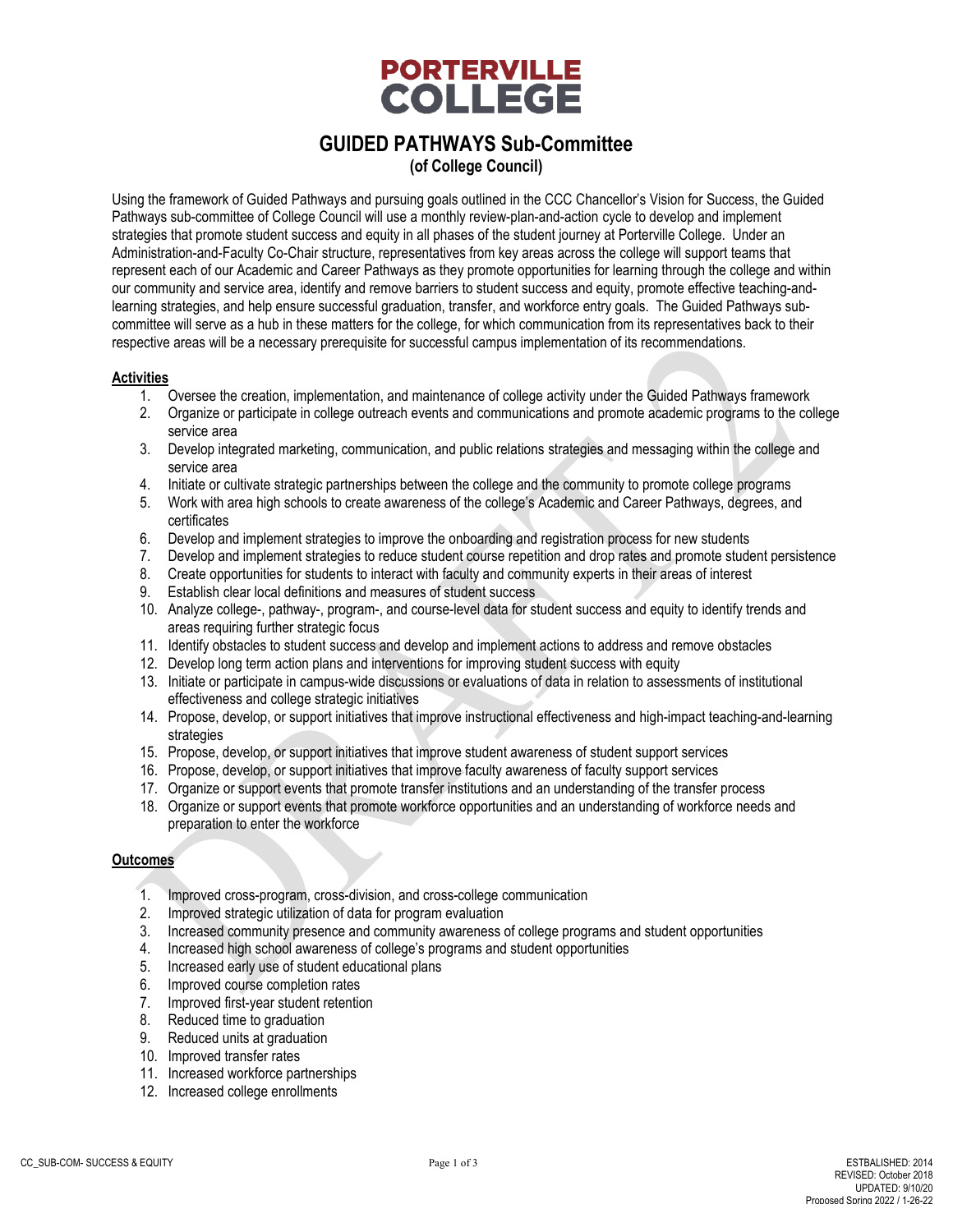

**(of College Council)**

#### **QUORUM**

- 1. All agenda items must come to the Co-Chairs of the committee.
- 2. All agenda items on which action is taken are forwarded to the College Council.<br>3. The deadline for submitting agenda items is one week prior to the scheduled me
- The deadline for submitting agenda items is one week prior to the scheduled meeting.
- 4. If a decision needs to be made at a regularly scheduled meeting, the majority vote will be the final recommendation to the College Council. If an unscheduled special meeting is called, a minimum of 50% plus 1 committee members must be present.

#### **MEETINGS**

Meetings of the full committee are to be held once per month, in the first week of the month. Subsets of members within the committee, detailed below, will be held in subsequent weeks each month, according to the following schedule: Week 2 - Outreach & Onboarding Team, Week 3 – Data Team, Week 4 – Pathway Teams.

Regular and special meetings of the full committee shall be called or canceled by at least one of the co-chairs. The cochairs should include one administrator (appointed by the College President) and one faculty member (appointed by the Academic Senate President). Meetings of the subset teams shall be called or canceled by their respective leads, but only after informing the committee Co-Chairs.

#### **Outreach & Onboarding Team Co-Leads:**

Dean, Student Success and Counseling Director, Communications and Community Relations

#### **Data Team Lead:**

Director, Institutional Research

#### **Pathway Team Leads:**

Area Deans for each pathway

#### **MEMBERSHIP COMPOSITION: FULL COMMITTEE** – (voting members)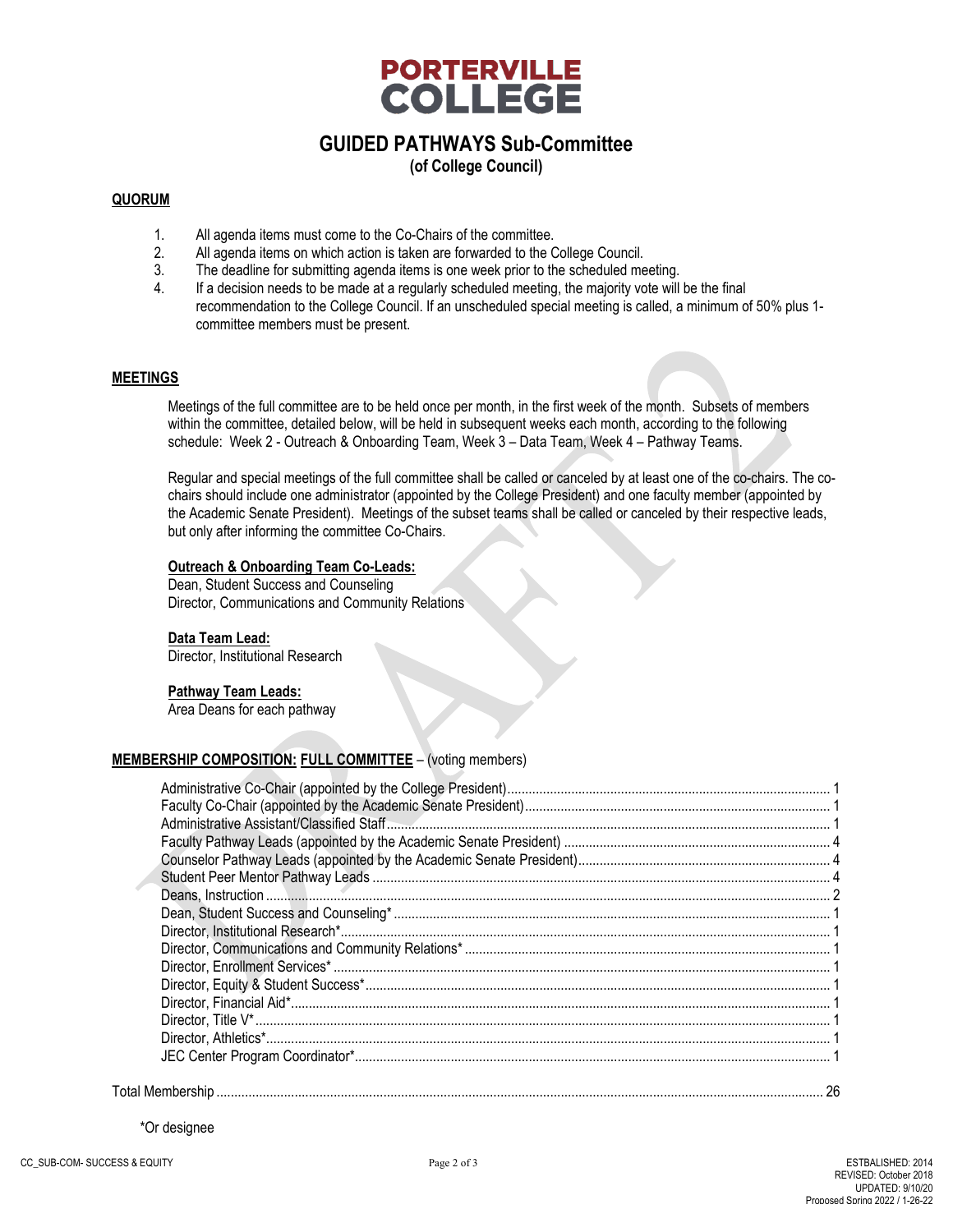

(of College Council)

### MEMBERSHIP COMPOSITION: OUTREACH & ONBOARDING TEAM - (voting members)

\*Or designee

#### **MEMBERSHIP COMPOSITION: DATA TEAM - (voting members)**

\*Or designee

A

Total

#### **MEMBERSHIP COMPOSITION: PATHWAY TEAMS**